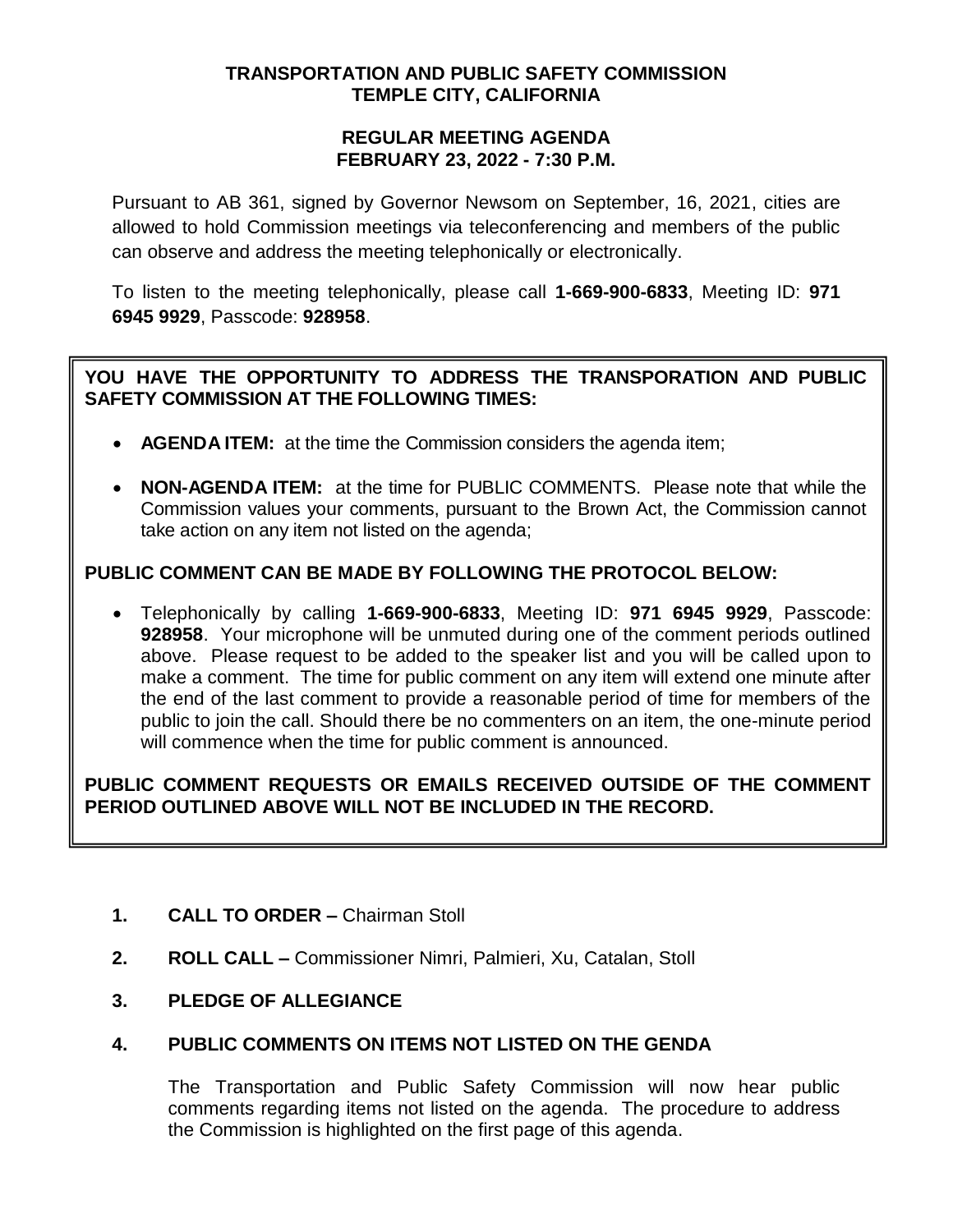Transportation and Public Safety Commission Agenda February 23, 2022 Page 2 of 4

### **5. CONSENT CALENDAR**

All consent calendar items may be approved in a single motion as recommended unless removed for further discussion. If members of the Commission or persons in the audience wish to discuss any matters listed on the Consent Calendar, please address them at this time.

Recommendation: approve item **A** per recommendation

A. APPROVAL OF MINUTES – [Regular meeting of December](/DocumentCenter/View/17511/TPSC-min-2022-12-08) 8, 2021

Recommendation: Approve

#### **6. PARKING CITATION HEARINGS**

Please note that the hearing is an informal proceeding and the rules of evidence required in a court trial do not apply.

#### *Hearing Procedures:*

- When your case is called, state your name and address for the record.
- State whether or not you are the registered owner of the vehicle cited. If you are not the owner, please state your relationship to the owner.
- Present your case to the Commission.
- The Commission will render a decision to uphold or dismiss your citation. A written notification of the Commission's decision will be mailed to you.
- If your citation is upheld, you may appeal the decision of the Commission to the Los Angeles Superior Court – Stanley Mosk Courthouse. You must file your appeal within 30 days from the date the written notification is mailed to you.

### **A. HEARINGS IN PERSON** – None

#### **B. WRITTEN DECLARATION**

- 1. Paik Patrick or Paik Diana [Citation No. TC010019099](/DocumentCenter/View/17505/6B1-TC010019099_Redacted)
- 
- 
- 
- 
- 

2. Newton Tong **[Citation No. TC020010958](/DocumentCenter/View/17506/6B2-TC020010958_Redacted)** 3. Rudolph Cheung [Citation No. TC010019195](/DocumentCenter/View/17507/6B3-TC010019195_Redacted) 4. [Matthew Hastings Citation No. TC020009435](/DocumentCenter/View/17508/6B4-TC020009435_Redacted) 5. [Rong Wu Citation No. TC030015474](/DocumentCenter/View/17509/6B5-TC030015474_Redacted) 6. Rebecca Mendoza [Citation No. TC010019357](/DocumentCenter/View/17510/6B6-TC010019357_Redacted)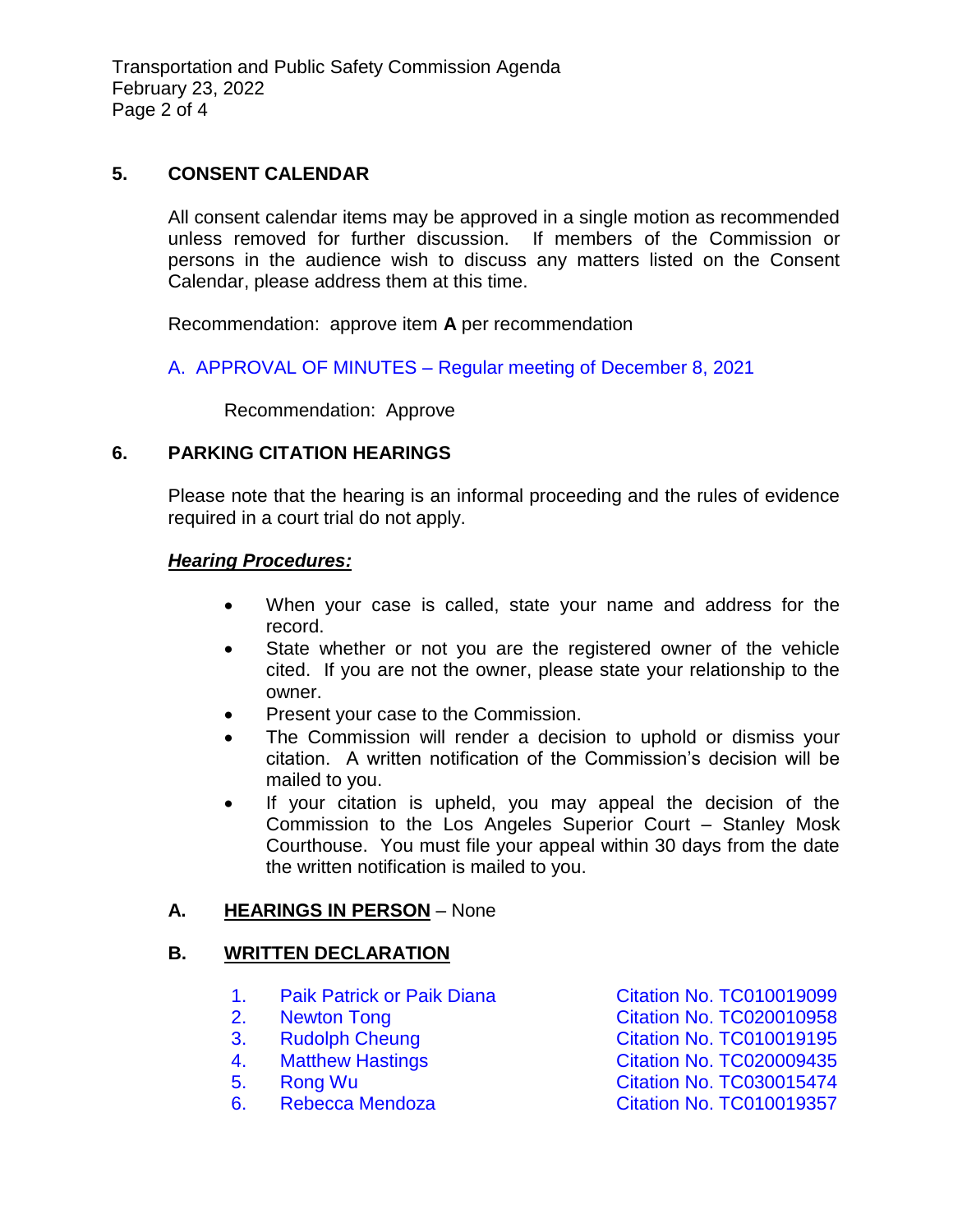Transportation and Public Safety Commission Agenda February 23, 2022 Page 3 of 4

### **7. UNFINISHED BUSINESS –** None

- **8. NEW BUSINESS –** None
- **9. COMMUNICATIONS –** None

### **10. ADDITIONAL PUBLIC COMMENTS ON ITEMS NOT LISTED ON THE AGENDA**

The Transportation and Public Safety Commission will now hear additional public comments regarding items **not listed** on the agenda. The procedure to address the Commission is highlighted on the first page of this agenda.

### **11. MATTERS FROM CITY OFFICIALS**

## **12. COMMISSION ITEMS SEPARATE FROM THE REGULAR AGENDA**

- A. COMMISSIONER NIMRI
- B. COMMISSIONER PALMIERI
- C. COMMISSIONER XU
- D. VICE CHARIMAN CATALAN
- E. CHAIRMAN STOLL

### **13. ADJOURNMENT**

| CITY COUNCIL                                | 7:30 P.M. | MAR 1. 2021  |
|---------------------------------------------|-----------|--------------|
| <b>PARKS &amp; RECREATION COMMISSION</b>    | 7:30 P.M. | APR 20, 2021 |
| PLANNING COMMISSION                         | 7:30 P.M. | MAR 8, 2021  |
| TRANSPORTATION AND PUBLIC SAFETY COMMISSION | 7:30 P.M. | MAR 9. 2021  |
| YOUTH COMMITTEE                             | 5:30 P.M. | FEB 24. 2021 |

Notice: Staff reports or other written documentation relating to each item of business of this Agenda are available for viewing on the City's website at [www.templecity.us](http://www.templecity.us/) and are on file in the Community Development Department located at City Hall, 9701 Las Tunas Drive, Temple City, California, and are available for review during regular office hours.

In compliance with the American with Disabilities Act, if you need special assistance to participate in this meeting, please contact the Secretary at (626) 285-2171. Notification 48 hours prior to the meeting will enable the City to make reasonable arrangements to ensure accessibility to this meeting.